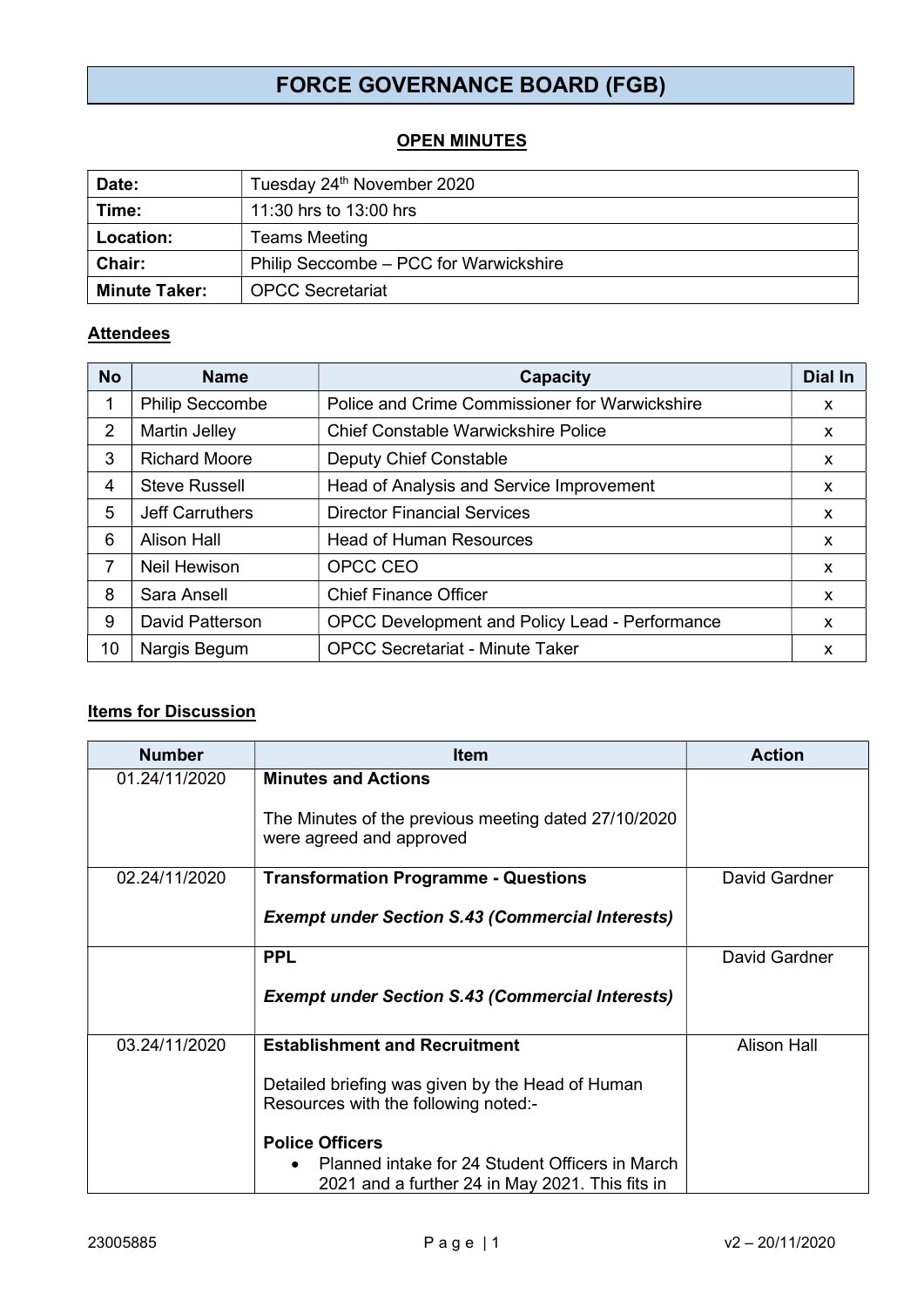| with National Uplift target.                                                                                                                                                                                  |  |
|---------------------------------------------------------------------------------------------------------------------------------------------------------------------------------------------------------------|--|
| 1 more leaver than forecasted last month but<br>$\bullet$<br>overall in line for the year to date.                                                                                                            |  |
| There is a national reduction in the rate of<br>$\bullet$<br>leavers this year.                                                                                                                               |  |
| Slight adjustment to the predicted leavers<br>numbers for the next 6 months                                                                                                                                   |  |
| 6 transferees started last month with up to 2<br>$\bullet$<br>in December.                                                                                                                                    |  |
| 18 Detective Constable DHEP starters on the<br>19 <sup>th</sup> October                                                                                                                                       |  |
| 2021 intakes will be closely controlled and<br>$\bullet$<br>brought back into line with establishment.                                                                                                        |  |
| PCC noted the Force has undertaken to do more<br>Continual Professional Development of officers<br>throughout their careers.                                                                                  |  |
| PCC asked if resources could be reduced in L&D as<br>the force will be training less new officers. AH<br>explained that there was a significant demand for<br>investigative training which L&D has to deliver |  |
| PCC noted predictive modelling clearly showing we<br>can rely on them going forward in a strong controlled<br>position.                                                                                       |  |
| <b>PCSO</b>                                                                                                                                                                                                   |  |
| 4 PCSO leavers in October. 2 left to become<br>police officers, one within Warwickshire.                                                                                                                      |  |
| Forecasting 80 PCSOs in post by the end of<br>$\bullet$<br>March 2021.                                                                                                                                        |  |
| No additional recruitment of PCSOs planned<br>$\bullet$<br>with 20 leavers predicted across the next<br>financial year. Leaver posts will be recruited to<br>maintain headcount.                              |  |
| Dependent on financial position the programme<br>$\bullet$<br>in PSCO recruitment will continue in May 2021                                                                                                   |  |
| There are no redundancies to be made in<br>PSCOs. Force will continue to ensure the<br>minimum number of PSCOs are in post to keep<br>up safer neighbourhood schemes.                                         |  |
| <b>STAFF</b>                                                                                                                                                                                                  |  |
| AH is meeting with the Evolve 2 Team to look<br>$\bullet$<br>at the model and any possible redeployment<br>options                                                                                            |  |
| A number of posts were not presently being                                                                                                                                                                    |  |